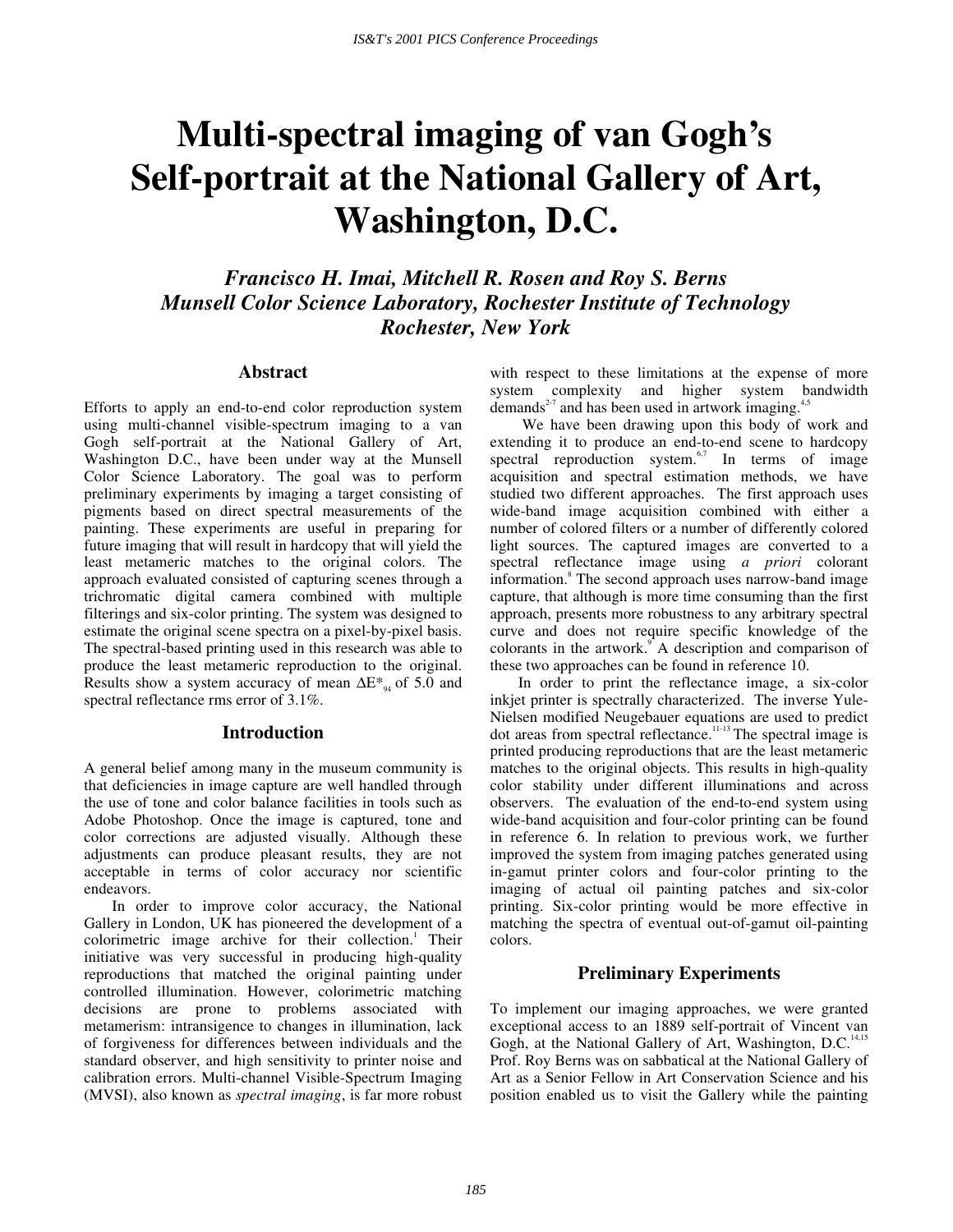was in the painting laboratory. Preliminary experiments exercised the two different multispectral imaging approaches.

The wide-band capture approach was applied by imaging the painting with a Dicomed scanning back coupled with a Mamiya 4" by 5" conventional camera. It uses tungsten-halogen illumination and polarizing optics to reduce specular reflection capturing images with resolution of up to 6000 by 8000 pixels. Kodak Wratten filters were used in conjunction with the scanning system to deliver 12 bit multi-channel images of the self-portrait painting, the ubiquitous GretagMacbeth ColorChecker, Kodak Gray Scale and some other color targets. The imaging resulted in unexpectedly poor results. Further analysis of the scanning system showed that the since the CCD sensor was designed for flat-bed scanners, it had densitometric spectral sensitivities. The multi-channel technique requires much wider-band sensitivities. This limitation as well as some operational problems of the software associated with bit captures resulted in the poor results.

For the narrow-band acquisition, the van Gogh painting and characterization targets were imaged in 16 bands using a liquid crystal tunable filter attenuating the exposure of pan-chromatic high-speed black-and-white silver-halide negative film. The negative film was developed and 12-bit digitized in a Nikon Super CoolScan LS-2000. Before this, the imaging system was calibrated establishing the exposure time for each band using the GretagMacbeth ColorChecker and a Kodak Gray Scale. Then the painting was imaged with characterization targets. After developing, digitizing the film and linearizing the image data, linear analysis of the characterization targets imaged with the painting allowed us to remove the effects of the film and scanner in order to build a transformation from scanner digital counts to spectral reflectance.

After imaging the painting a GretagMacbeth SpectroEye reflection spectrophotometer was used to perform direct spectrophotometric measurements in different colored areas of the painting, such as the background, greens and blues of the jacket, reds and browns of the beard, yellows and greens of the hair, flesh tones, and the palette colors presented in the painting. From a database of retouching paints created *a priori* at the Gallery, a set of modern pigments were selected that well reproduced the spectral properties of the painting: cobalt blue, prussian blue, yellow ocre, cadmium red, naples yellow light, ivory black, and titanium white. It is important to note that it would be unwise to use identical pigments used by van Gogh, for example arsenic based emerald green. Specific combinations of the pigments were used to match specific image areas and a target with 106 patches was painted using a combination of these pigments. The color distribution of our target in CIELAB a\*b\* space for D50 illuminant and the 2° observer is shown in Figure 1. We call this target the *van Gogh Target*. The van Gogh Target is designed to allow us to evaluate the performance of our multi-channel visiblespectrum imaging system through evaluating its performance on pigments yielding similar spectral properties to the painting.

### **Experimental**

For this analysis, we used a medium-spatial resolution trichromatic IBM Pro 3000 digital camera system that consists of a monochrome scanning back and a filter wheel (3,072 x 4,096 pixels, R, G, B filter wheel, dark current corrected 12 bits per channel that has a 45°/0° imaging configuration using tungsten-halogen illumination).<sup>16</sup> Multichannel images were obtained combining the IBM trichromatic images without external filtering and with Kodak Wratten filter number 38 (light blue filter). White spatial correction was performed to the captured image to account for spatial non-uniformity of the illumination. For the printer we used an Epson Photo Style 1200 ink-jet printer, that has 6 ink capability, the CMYK inks with orange and green added. Previous experiments with this printer showed that it can repeat the same colors with sufficient precision.<sup>6</sup> All the spectral measurement was performed using the Gretag Spectrolino 45°/0° spectrophotometer that presents accuracy of 0.12  $\Delta E^*_{94}$  units (D50 illuminant and 2° observer).



*Figure 1. Colorimetric plots for the van Gogh Target (under D50 illuminant, 2*° *observer).* 

The evaluation of the color accuracy of our MVSI color reproduction system for the van Gogh Target was divided in two parts: evaluation of the spectral reflectance estimation of the MVSI acquisition system and the evaluation of the entire MVSI system including both spectral estimation and spectral-based printing minimizing metamerism.

The accuracy of the spectral estimation from the multichannel acquisition can be evaluated starting from the analysis of the eigenvector reconstruction followed by estimation from the camera signals. The evaluation of the spectral reflectance of the MVSI acquisition system is then subdivided in two parts. At first, eigenvector analysis is evaluated theoretically reconstructing the spectral reflectances from the derived eigenvectors and eigenvalues and comparing the estimated reflectances with the measured spectral reflectances. In the following stage the spectral reflectance is estimated from the eigenvectors and actual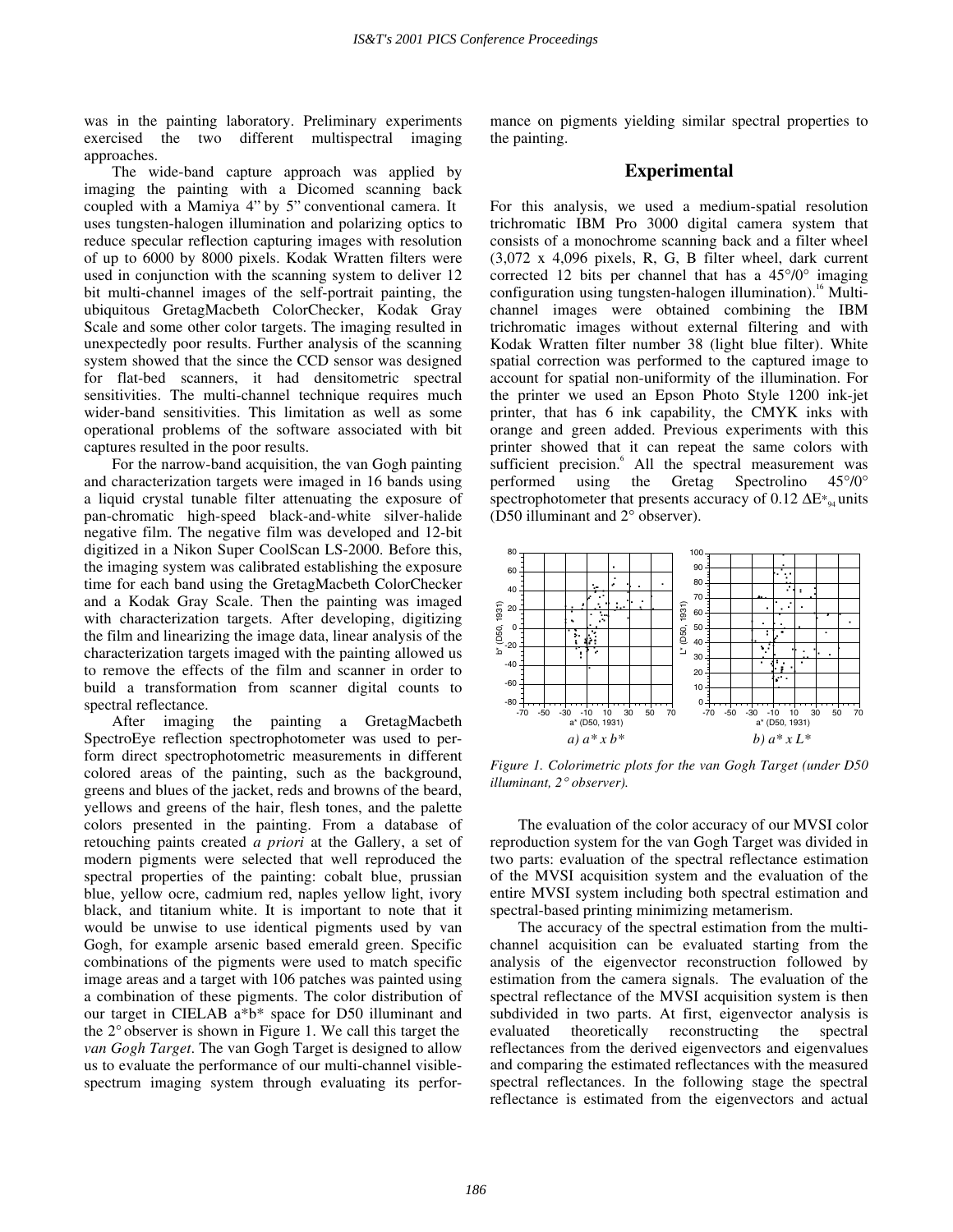digital counts. The estimated spectral reflectances are then compared to the original spectral reflectances.

The evaluation of the accuracy of the MVSI system for the van Gogh Target including both spectral estimation from multi-channel images and spectral-based printing system minimizing metamerism was performed comparing the spectral reflectance measurement of the original targets and the spectral reflectance measurements of the printed targets using dot areas derived from the spectral reflectance estimated from the multi-channel image capture.

# **Results**

The spectral reflectances of the van Gogh Target were measured and eigenvector analysis was performed. Table I shows the cumulative contribution for each multiple-ofthree eigenvectors and the influence of the number of eigenvectors on the colorimetric accuracy and spectral accuracy of the spectral reconstruction. The colorimetric accuracy is calculated using CIE94 for D50 and the 2° observer.

**Table I. Cumulative variance contribution and influence of the number of eigenvectors used in the spectral reconstruction of the van Gogh Target on the colorimetric and spectral error.** ∆**E\*94 calculated for D50 and the 2**° **observer of the eigenvectors in reflectance space.** 

| Number of<br>eigenvectors | <b>Cumulative</b><br>variance<br>contribution<br>$(\%)$ | Mean<br>$\Delta E_{94}^*$<br>$(D50, 2^{\circ})$ | <b>Spectral</b><br>reflectance rms<br>error factor |
|---------------------------|---------------------------------------------------------|-------------------------------------------------|----------------------------------------------------|
| 3                         | 98.43                                                   | 4.4                                             | 0.021                                              |
|                           | 99.91                                                   | 0.7                                             | 0.006                                              |
|                           | 99.99                                                   | 0.2                                             | 0.003                                              |
|                           | 100.00                                                  |                                                 | 0.001                                              |

From Table I it is possible to notice that 6 eigenvectors can reconstruct the original spectrum with 99.91% of accuracy. From colorimetric and spectral evaluation we can conclude that the use of six eigenvectors to reconstruct spectra is a good compromise between accuracy and our aim of reducing the number of channels. Theoretically, using six eigenvectors to reconstruct spectra gives colorimetric error less than one  $\Delta E^*_{94}$  unit and spectral reflectance rms error less than 1%.

The imaging without filtering and with the light-blue filter give 6 signals that were used with 6 eigenvectors of the spectral reflectance of the target in order to estimate the spectral reflectances from digital counts. Table II shows the colorimetric and spectral accuracy for the van Gogh Target. The  $\Delta E^*$ <sub>94</sub> calculation was performed for illuminant D50 and 2° observer. The metameric index was calculated using the Fairman metameric black method, between standard illuminants D50 and A using  $\Delta E^*_{94}$  in the calculations.<sup>17</sup>

The estimated spectral reflectances were used to predict the printing dot areas using the spectral-based printing algorithm minimizing metamerism. Table III shows the colorimetric and spectral accuracy of the MVSI system comparing the measured spectral reflectance of the original target and the printed targets.

Further analysis of our result show that among the worst matches are some critical pigments for our van Gogh self-portrait. One such pigment is cobalt blue. Figure 2 shows a comparison of spectral reflectance curves of the cobalt blue patch between the measurements of the original, the estimation by multi-channel imaging and the measurement of the printed patch.

**Table II. Spectral reconstruction of the van Gogh Target using 6 eigenvectors and 6 digital counts from IBM PRO\3000 digital camera system. The measured digital counts were obtained combining the trichromatic camera without a filter and with the light-blue filter** 

| Number of       | Mean $\Delta E^*_{94}$ | <b>Spectral</b> | <b>Metameric</b>    |
|-----------------|------------------------|-----------------|---------------------|
| eigenvectors    | $(D50, 2^{\circ})$     | reflectance     | <b>Index</b>        |
|                 |                        | rms error       | $(\Delta E_{ad}^*)$ |
|                 |                        | factor          | (D50, A)            |
| Average         | 1.7                    | 0.020           | 0.3                 |
| <b>Standard</b> | 1.0                    | 0.015           | 0.2                 |
| deviation       |                        |                 |                     |
| <b>Maximum</b>  | 4.2                    | 0.088           | 1.3                 |
| <b>Minimum</b>  | 0.2                    | 0.004           | 0.01                |

**Table III. Comparison of the spectral reflectances measured from the original van Gogh Target and the printed targets estimated from the multi-channel acquisition.** 

| Number of<br>eigenvectors | Mean $\Delta E^*$<br>$(D50, 2^{\circ})$ | <b>Spectral</b><br>reflectance<br>rms error<br>factor | <b>Metameric</b><br><b>Index</b><br>$(\Delta E_{\text{ad}}^*)$<br>(D50, A) |
|---------------------------|-----------------------------------------|-------------------------------------------------------|----------------------------------------------------------------------------|
| Average                   | 5.0                                     | 0.031                                                 | 0.6                                                                        |
| <b>Standard</b>           | 3.7                                     | 0.023                                                 | 0.6                                                                        |
| deviation                 |                                         |                                                       |                                                                            |
| <b>Maximum</b>            | 20.3                                    | 0.147                                                 | 4.6                                                                        |
| <b>Minimum</b>            | 0.5                                     | 0.005                                                 | 0.04                                                                       |



*Figure 2. Comparison of the spectral reflectances for the cobalt blue patch.*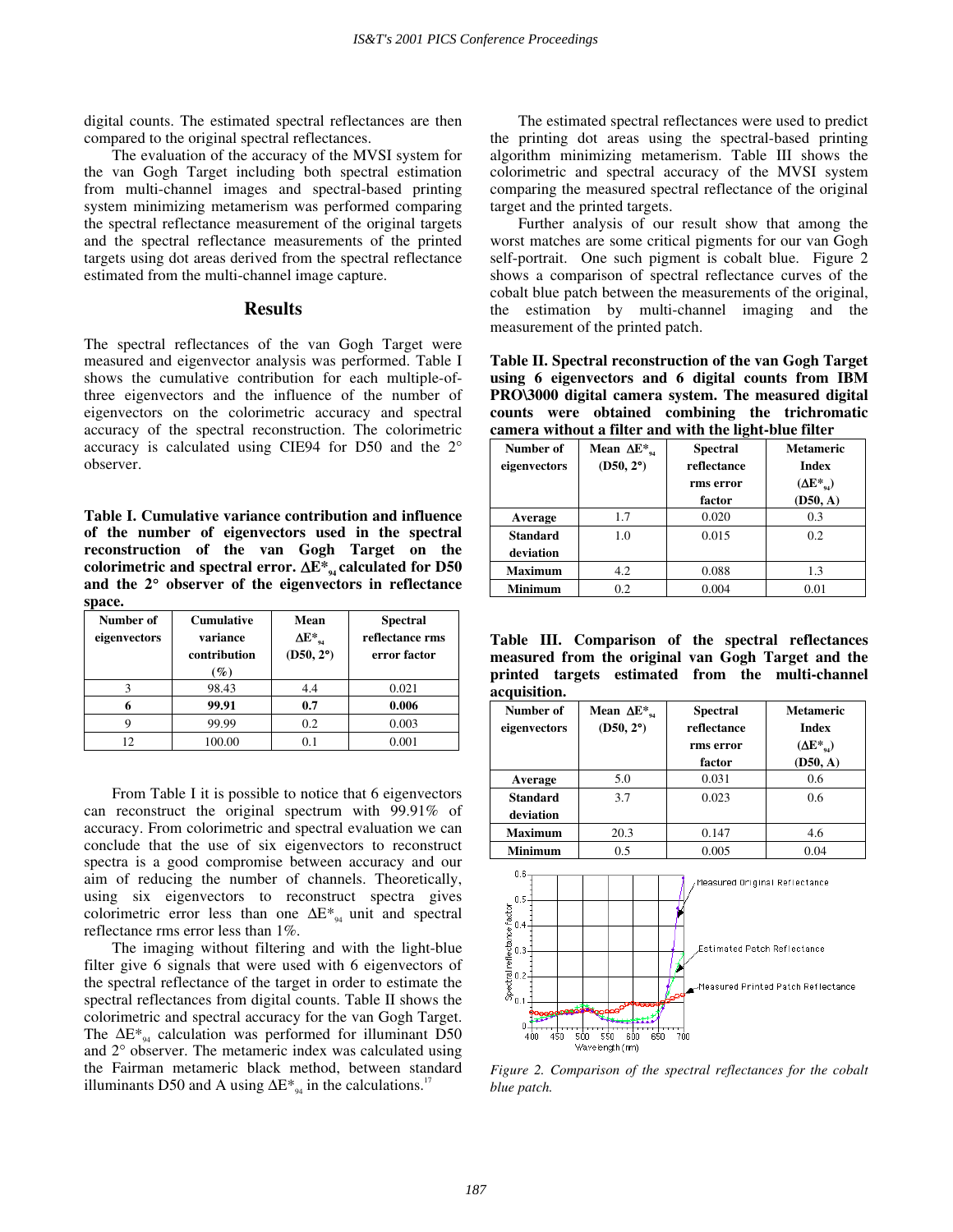From the figure it is possible to see that the estimated spectral reflectance and the measured printed patch reflectance diverge progressively from the measured original reflectance particularly in the large reflectance tail in the long-wavelength end of the visible spectrum. This infra-red tail is also responsible for the purplish color rather than dark blue color when conventional photography is used to capture this particular painting. A careful choice of filters in the imaging capturing process and an ink optimization procedure18 in the printing will be necessary to achieve a better spectral match.

# **Conclusion**

Our MVSI system was able to produce the least metameric reproduction to the original van Gogh Target. Results show a system accuracy of mean  $\Delta E_{94}^{*}$  of 5.0 and spectral reflectance rms error of 3.1%. The van Gogh Target made using the pigment set estimated from the van Gogh painting helped us to evaluate the performance of our MVSI system deriving information for future improvements. The use of an alternative target is important when dealing with paintings with very limited access. This work is part of an international effort to study all van Gogh paintings, many of which are sadly fading significantly in color. Particularly problematic is a red-lake pigment that van Gogh used extensively which has extremely poor lightfastness. We believe that an accurate spectral description of van Gogh's painting is an important concern for the conservation study of his paintings. An added advantage to pursuing an MVSI approach to the painting is that it enables reproduction with minimal metamerism. Also, having an accurate description of the spectral reflectance properties associated with each pixel of the painting allows the possibility to accurately " add back" faded colors to various parts of the painting using models such as Kubelka-Munk theory.

A new state-of-art multi-channel visible-spectrum imaging system using a Quantix camera is in preparation for future imaging. This imaging system will use a CRI liquid crystal tunable filter that allows both wide-band low contrast and narrow-band high contrast captures. Experiences from the experiments described in this paper will help guide efforts associated with the new spectralacquisition device.

# **Acknowledgements**

The authors would like to express their gratitude to DuPont for their support of this research. We would also like to acknowledge the work of many members of the Munsell Color Science Laboratory who are working on building our end-to-end spectral-based system, particularly Lawrence Taplin who has been working in the six-color printing system. Finally we are particularly grateful to the staff of the National Gallery of Art, Washington, D.C. Without their help it would not have been possible to perform these experiments.

# **References**

- 1. J. Cupitt, K. Martinez, and D. Saunders, A methodology for art reproduction in colour: the Marc project, *Computers and the History of Art*, *6 (2),* 1-19. (1996).
- 2. B. Hill, Aspects of total multispectral image reproduction systems, *Second International Symposium on Multispectral Imaging and High Accurate Color Reproduction,* Chiba University, Japan, pp. 67-78.. (2000).
- 3. R. S. Berns, F. H. Imai, P. D. Burns and D. Tzeng, Multispectral-based color reproduction research at the Munsell Color Science Laboratory, *Proc. SPIE Europto Series 3409*, Zürich, pp. 14-25. (1998).
- 4. Miyake, Y. Yokoyama, N. Tsumura, H. Haneishi, K. Miyata and J. Hayashi, Development of multiband color imaging systems for recording of art paintings, in *IS&T/SPIE Conference on Color Imaging: Device-Independent Color, Color Hardcopy, and Graphic Arts IV*, G. B. Beretta, and R. Eschbach, Editors, Proc, of SPIE **3648**, Bellingham, WA, pp. 218-225. (1999).
- 5. F. Schmitt, H. Brettel, J. Y. Hardeberg, Multispectral Imaging Development at ENST, *Proc. of First International Symposium on Multispectral Imaging and High Accurate Color Reproduction*, Chiba University, Japan, pp. 58-64. (1999).
- 6. F. H. Imai, M. R. Rosen, D. R. Wyble, R. S. Berns and D. Tzeng, Spectral Reproduction from Scene to Hardcopy I: Input and Output. Submitted to Electronic Imaging 2001.
- 7. M. Rosen, F.H. Imai, X. Jiang and N. Ohta, Spectral Reproduction from Scene to Hardcopy II: Image Processing, Submitted to Electronic Imaging 2001.
- 8. F. H. Imai, R. S. Berns and D. Tzeng, A comparative analysis of spectral reflectance estimated in various spaces using a trichromatic camera system, *J. Imaging Sci. Tech.* **44** 280-287 (2000).
- 9. M. Rosen, X. Jiang, Lippmann2000: A spectral image database under construction, *Proc. of the International Symposium on Multispectral Imaging and Color Reproduction for Digital Archives*, pp. 117-122. (1999).
- 10. F. H. Imai, M. R. Rosen and R. S. Berns, Comparison of spectrally narrow-band capture versus wide-band with a priori sample analysis for spectral reflectance estimation, *Proc. of in IS&T/SID Eighth Color Imaging Conference*, 2000, pp. 234-241. (2000).
- 11. D. Tzeng, R. S. Berns, Spectral-based Six-color Separation minimizing Metamerism*, Proc. of Eighth IS&T/SID Color Imaging Conference*, 2000, pp. 342-347.
- 12. K Iino and R. Berns, Building Color Management Modules Using Linear Optimization I. Desktop color system, *J. Imaging Sci. Tech*, **42**, 79-94 (1998).
- 13. K Iino and R. Berns, Building Color Management Modules Using Linear Optimization II. Prepress System for Offset Printing, *J. Imaging Sci. Tech* **42**, 99-144 (1998).
- 14. http://www.nga.gov/cgi-bin/pinfo?Object=106740+0+none
- 15. The Chroma Zone, Munsell Color Science Laboratory's Newsletter, Spring/Summer 2000.
- 16. http://www.research.ibm.com/image\_apps/capture.html